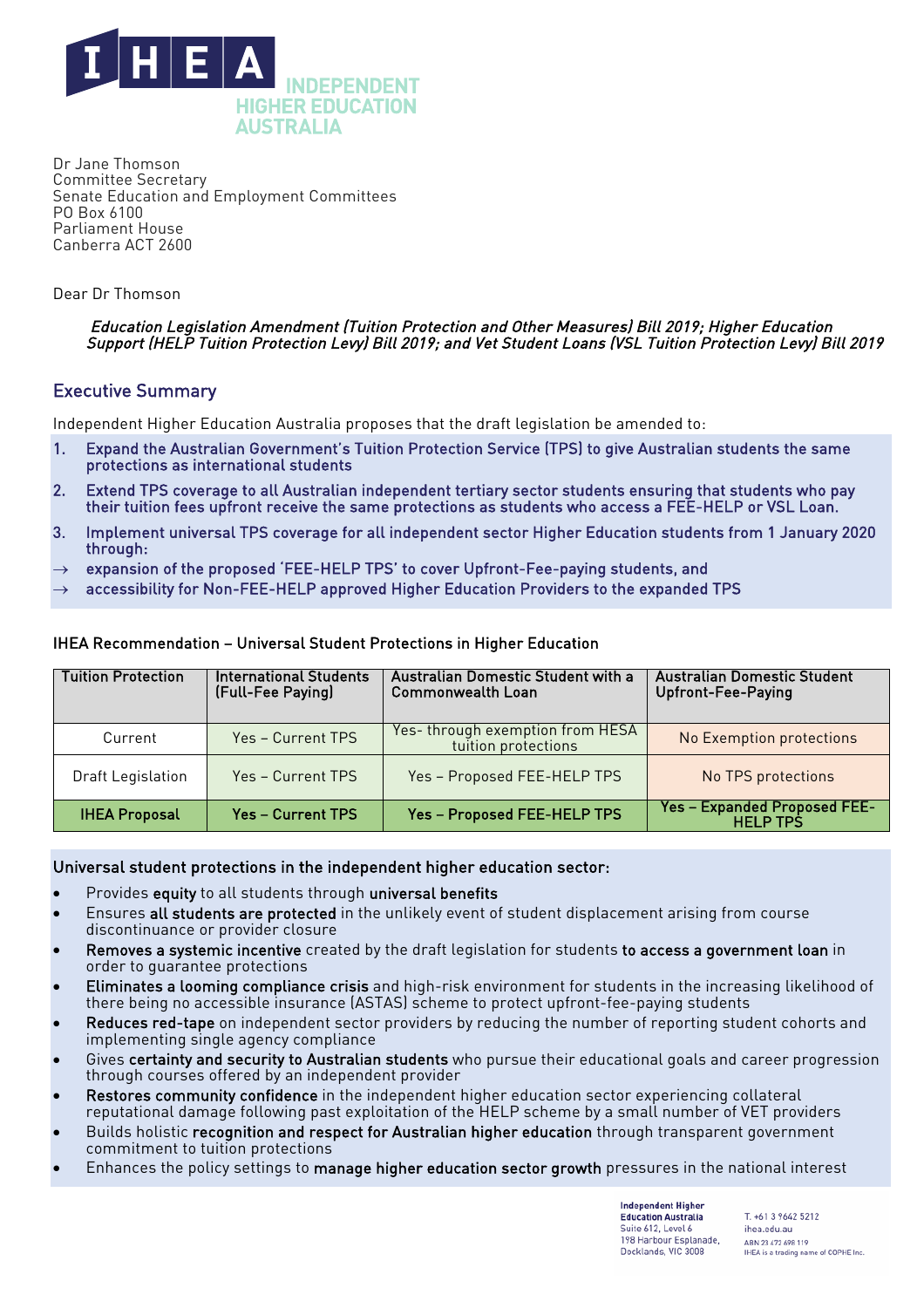IHEA strongly advocates universal student protections through TPS coverage across the tertiary sector. We recognise however the necessity to implement the expanded TPS from 1 January 2020, and the likely burden of assessing the large number of independent VET providers required to achieve universal coverage.

Comparatively, the Independent Higher Education sector is relatively small with 131 providers. Of these only 16 are not currently FEE-HELP approved or CRICOS registered. Implementation of universal TPS protections for independent higher education sector students would be relatively simple to implement, low risk and sector funded.

### Key Definition: Upfront-Fee-Paying Student

For the purposes of clarity, this submission uses the term 'upfront-fee-paying' to describe independent sector students who pay for their studies without accessing a student loan or subsidy. This term is consistent with Department of Education HEIMS reporting.

'Full-fee-paying' is a commonly used term to describe a non-HELP or non-subsidised student. This term is however misleading. All Australian higher education students not in receipt of a Commonwealth Supported Place (CSP) incur the full liability for their tuition fees, including Australian students who access a FEE-HELP loan, self-funding students and international students.

The term is further complicated by Australian students who fund their tuition through FEE-HELP and pay 125% of their tuition costs as a result of the FEE-HELP 25% loan tax which is applied to FEE-HELP financing for most courses offered by independent providers. These students incur FEE-HELP liabilities which are 25% in excess of the full fee paid to their provider of choice, and are effectively 'greater-than-full-fee-paying students'

# Implementing IHEA's Proposal for Universal Protections

Expansion of the domestic TPS to Australian Upfront-Fee-Paying higher education students would not create significant increased burden for the Commonwealth. The TPS is funded by the sector and expanded coverage attracts increased revenue.

While additional actuarial assessment will be required for 16 providers who are not currently approved for FEE-HELP or CRICOS registered, 115 of the 131 independent sector Higher Education Providers already report to FEE-HELP and/or the international TPS.

Extension of the TPS will require Higher Education Providers to submit details of their enrolments, tuition fees, collection procedures and financial risk profile which includes all fee-paying students. Providers have established practices and procedures to submit detailed reports including audited financial statements, fee revenue, and enrolment data to ASTAS agents, insurers, federal departments, TEQSA, ASQA, and corporate regulators.

Commonwealth data indicates extension of the TPS would provide protections to an additional  $15.800<sup>1</sup>$  currently enrolled students, approximately 25% of total fee-paying student enrolments. Inclusion of these students would in turn increase administrative fees and premium revenue to the benefit of the TPS.

The Australian independent higher education sector is small in size, low risk and recognised for quality. Provider or course closure impacting the higher education sector is rare. Enrolments are static or growing steadily – spikes rarely, if ever, occur. Entrance for new providers is tightly controlled with registered provider numbers relatively static since the inception of TEQSA in 2011.

# IHEA contends that the extension of student protections to all higher education students:

- Will not create significant administrative burden to the Commonwealth or providers
- Will significantly increase levy revenue to the TPS
- Is low risk for the Commonwealth

#### $3<sub>1</sub>$ 3. Sectoral Impacts of Extending TPS Protections to All Independent Higher Education Students

#### 3.1 Impact on Students

IHEA's proposal to extend the TPS is founded on the benefit to students through universal protections and equity. A commitment to student protections, wellbeing, quality experience and success are core principles of IHEA members.

IHEA supports an Australian independent tertiary sector tuition protection scheme (TPS) administered by the Commonwealth that does not disadvantage any cohort of Australian students on the basis of how they pay for their

**Independent Higher Education Australia** Suite 612, Level 6 198 Harbour Esplanade. Docklands, VIC 3008

 $1$  Enrolments at Table B, Table C and Non University providers (2018 HEIMS data)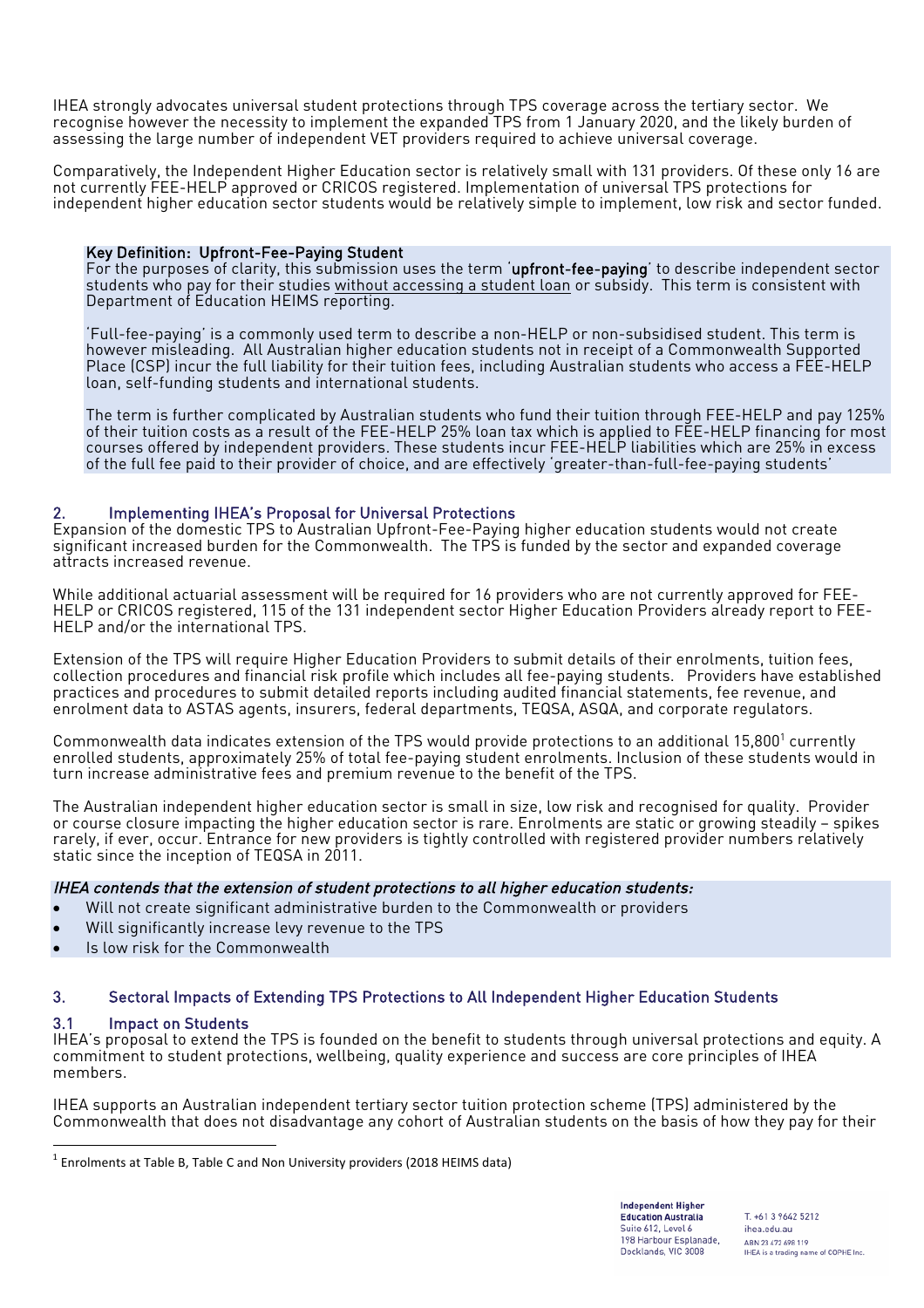studies. The draft legislation in effect limits the protections of a national consumer protection scheme to students who take out a loan.

# Extending the TPS to protect all independent sector higher education students:

- Implements equity in treatment for all students
- Ensures protections from provider failure for all students
- Eliminates systemic incentive for students to take out loans, reducing student debt levels

Protection Status Impacts of the Draft Legislation - Student Protections by Provider Type and Student Cohort

| <b>Higher Education Provider</b>                        |                                                       | <b>Student Cohort</b>                                                                                                        |                                                |                                                                        |                                                     |
|---------------------------------------------------------|-------------------------------------------------------|------------------------------------------------------------------------------------------------------------------------------|------------------------------------------------|------------------------------------------------------------------------|-----------------------------------------------------|
| <b>Type</b>                                             | Enrols                                                | Might also enrol                                                                                                             | International<br>Fee-Paying<br><b>Students</b> | Australian<br><b>FEE-HELP Students</b><br><b>Commonwealth</b><br>Loan) | Australian<br>Upfront-Fee-Paying<br><b>Students</b> |
| FEE-HELP<br>Approved                                    | <b>Australian FEE</b><br><b>HELP</b> loan<br>students | Australian Upfront-<br>Fee-Paying students<br>International Upfront-<br>Fee-Paying Students (if<br><b>CRICOS Registered)</b> | Protected<br>by TPS                            | Protected<br>by TPS                                                    | <b>NOT protected by TPS</b>                         |
| NOT FEE-HELP<br>Approved                                | Australian<br>Upfront-Fee-<br>Paying Students         | International Upfront-<br>Fee-Paying Students (if<br><b>CRICOS Registered)</b>                                               | Protected<br>by TPS                            | N/A                                                                    | <b>NOT protected by TPS</b>                         |
| <b>CRICOS</b><br>Registered<br>NOT FEE-HELP<br>Approved | International<br>Fee-Paying<br>Students               | Australian Upfront-<br>Fee-Paying students                                                                                   | Protected<br>by TPS                            | N/A                                                                    | <b>NOT protected by TPS</b>                         |

# 3.2 IHEA Proposal - Impact on Providers

The impact on providers of implementing universal student protections includes reduced red-tape, transparent levies and costs and confirmed compliance with TEQSA tuition protection requirements.

#### Red-tape reduction

The draft legislation effectively creates four cohorts of students for the purposes of tuition protection. Each of these cohorts will require separate reporting and levies/costs. Reporting will also be to two different agencies – Department of Education and TEQSA.

#### Provider Reporting and Cost Model – Draft Legislation Impacts

| <b>Student Cohort</b>                | <b>Covered By</b>                            | <b>Costs</b>                                                                                    | <b>Reporting to</b>                 |
|--------------------------------------|----------------------------------------------|-------------------------------------------------------------------------------------------------|-------------------------------------|
| Australian FEE-HELP loan<br>students | FEE-HELP TPS                                 | <b>TPS Levies</b>                                                                               | Department / TPS<br>Director        |
| International Students               | International TPS                            | <b>TPS Levies</b>                                                                               | Department / TPS<br>Director        |
| Australian VSL Loan students         | <b>VSL TPS</b>                               | <b>TPS Levies</b>                                                                               | Department / TPS<br><b>Director</b> |
| <b>Unprotected Students</b>          | Private market /<br>Institution arrangements | Insurance premiums /<br>Financial services costs<br>etc<br><b>TEQSA Cost Recovery</b><br>levies | TEQSA                               |

Independent Higher Education Providers (HEPs) are already straining under a weight of regulation, red-tape and rising costs. TEQSA accreditation and registration, risk assessments and annual reporting requirements are extensive and costly to administer. In addition, recent government policy decisions impose levies to meet the costs of the HELP scheme, and full cost recovery for TEQSA and ASQA. Six reviews of system architecture or high-level policy settings are currently underway, resulting in a sector environment of constant change, consultation demands and uncertainty.

> **Independent Higher Education Australia** Suite 612, Level 6 198 Harbour Esplanade. Docklands, VIC 3008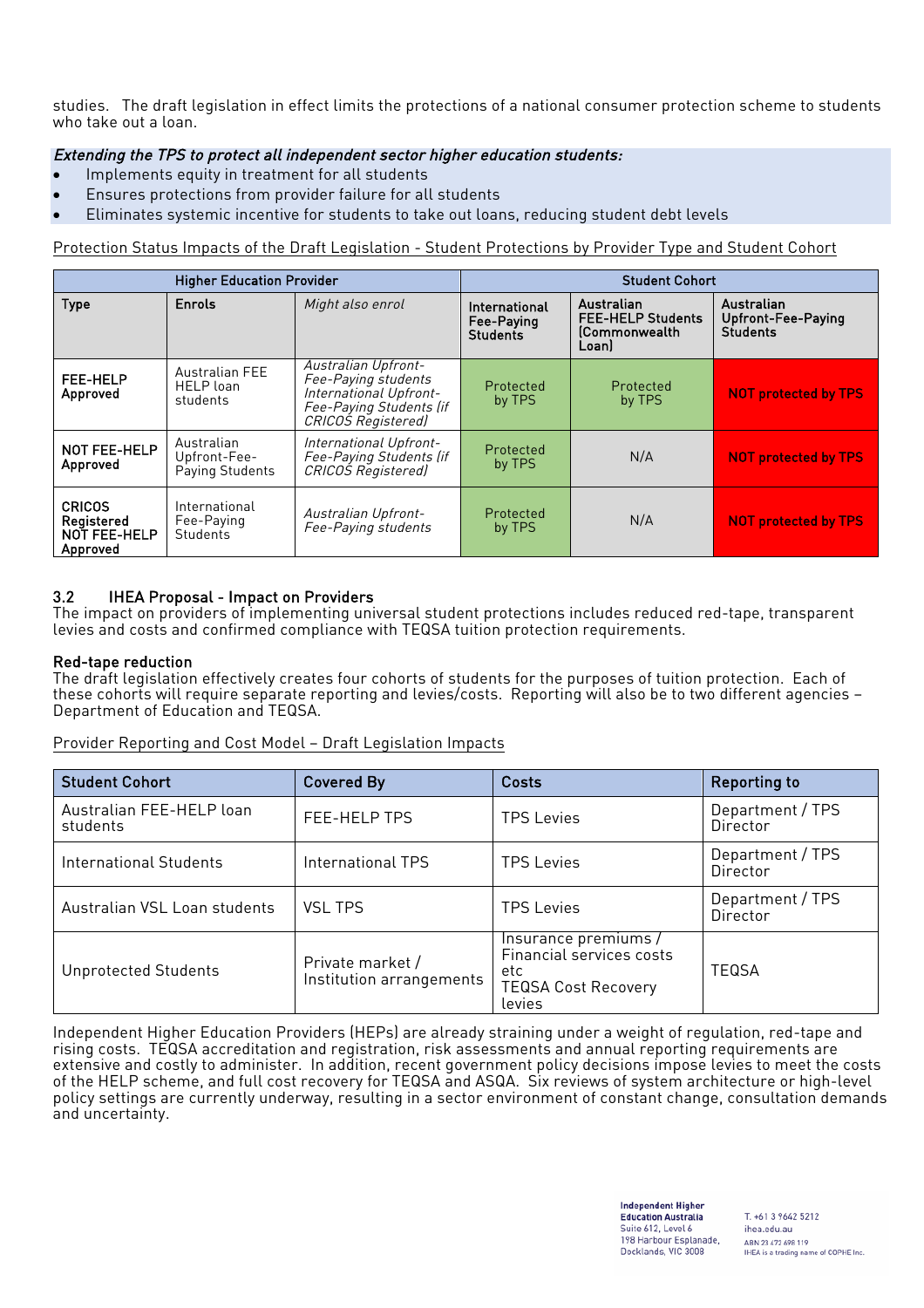Within this there is regularly changing advice on tuition protection requirements. Universal TPS coverage will provide certainty to students, providers and regulators.

# IHEA's proposal for universal student protections will reduce red tape through:

- streamlining protection reporting
- ensuring one agency manages all protection requirements
- implementing certainty, transparency and legislative frameworks to the design and costs of tuition protections

#### Transparent Levies and Costs

Costs of providing tuition protections for independent sector students have massively increased in recent years.

Prior to tuition protection exemptions for FEE-HELP recipient students (issued in 2018 and current), providers were required to insure 100% of their students. With a few exceptions where providers established financial capability and placement capacity to the satisfaction of TEQSA, the vast majority of providers insured through a peak body endorsed Australian Student Tuition Assurance Scheme (ASTAS).

Since 2018, there has been one available TEQSA approved ASTAS scheme, provided by ACPET (now ITECA). Despite the FEE-HELP student exemption reducing the number of students requiring private insurance (ASTAS) coverage, premiums have risen considerably. IHEA members report massive increases in premiums in the last two years.

For example, the College of Law reports rising their insurance costs under ASTAS arrangements:

| Year     | % of Students<br>Covered | Insurance<br>(ASTAS) Cost (approx) |
|----------|--------------------------|------------------------------------|
| $2017^2$ | 100 $3$                  | \$40,000                           |
| 20184    | ፈበነ                      | \$101,000                          |
| 2019     |                          | \$147,000                          |

Pressures on premiums include reluctance by insurers to cover Australian education institutions following insurance payouts to cover VET FEE-HELP losses. Despite not being involved in the exploitation of VET FEE-HELP, Australia's independent higher education providers experience collateral reputational damage.

Independent providers, most of whom do not have large operational budgets, have limited capacity to absorb cost increases without these flowing on to tuition fees. Whilst IHEAs modelling indicates that universal student protections will reduce costs and subsequently relieve pressure on student fees, this may not be the case for all providers. Application of the maximum allowable levy components of the administrative fee which is then combined with high level determinations of the risk rated premium components, may result in some smaller providers paying higher costs through the levies.

Further, some providers may be able to establish they have sufficient resources and continuity arrangements to ensure tuition protections for all students independent of the TPS.

IHEA welcomes and supports the capacity for the TPS Director and Minister to exempt classes of providers or individual institutions respectively. IHEA trusts that exemptions are issued on the basis of determination that the provider meets all requirements of tuition protection.

#### IHEA's proposal for universal student protections:

- whilst expected to reduce tuition protection costs, may not reduce costs for all providers
- implements certainty, transparency and a legislative framework to tuition protection costs
- retains the capacity for providers to be exempted through TPS Director or Ministerial decision

# Confirmed Regulatory Compliance – Looming ASTAS Availability crisis

There is significant threat that private market tuition insurance through an approved ASTAS will not be available in 2020. ITECA have advised that they are considering discontinuing their ASTAS scheme due to the rising costs of maintaining a viable scheme. IHEA has consulted in the insurance market and has similarly confirmed the difficulty in obtaining coverage. TAFE Directors Australia (TDA) discontinued their ASTAS scheme in 2017.

**Independent Higher Education Australia** Suite 612, Level 6 198 Harbour Esplanade. Docklands, VIC 3008

 $<sup>2</sup>$  In 2017 there were two available insurance (ASTAS) schemes available</sup>

 $\frac{3}{3}$  Prior to the 2018 HESA protections exemption being applied the College was required to cover all students

In 2018, following withdrawal of approval for peak bodies to provide insurance (ASTAS) to FEE-HELP students, there has been only one available scheme for providers

The 2018 exemption resulted in providers only having to directly insure full-fee-paying students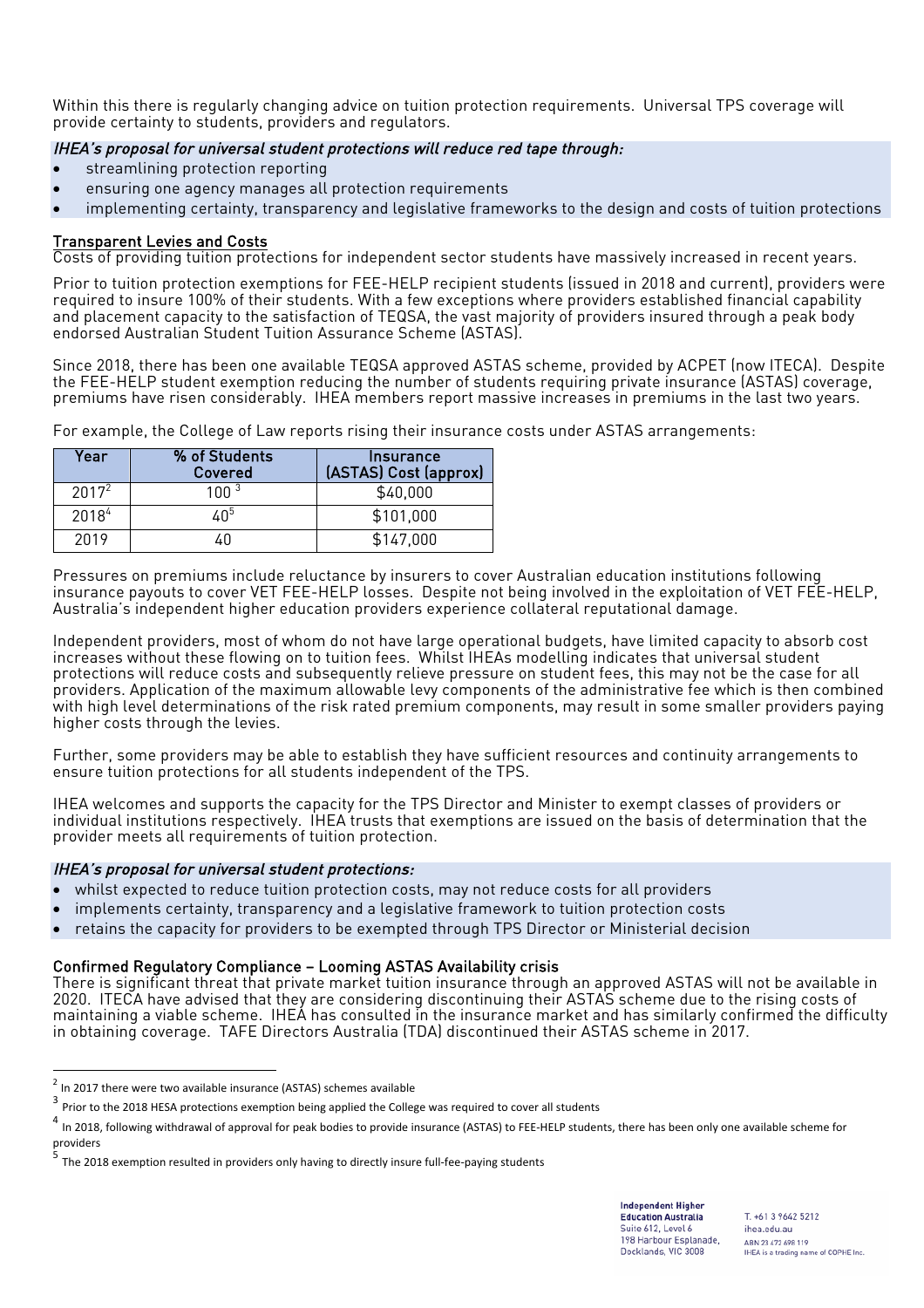A potential compliance crisis looms for the independent sector and non-FEE-HELP recipient students. It is very likely that there will not be an accessible scheme available to protect students who are not covered under the TPS proposed in the draft legislation.

The absence of an accessible ASTAS will result in many low-risk providers being unable to comply with TEQSA requirements, resulting in greater risk for students.

Similarly, the absence of an accessible ASTAS will result in divided cohorts of FEE-HELP (government protected) and Upfront-Fee-Paying (unprotected) students. HEIMS data indicates that one quarter of fee paying domestic students are upfront-fee-paying students – approximately 15,800<sup>6</sup> students. It is foreseeable that this may stimulate students to choose a HELP loan rather than upfront payment in order to access quaranteed TPS protections.

#### IHEA's proposal for universal student protections:

- Ensures providers can comply with TEQSA tuition protection requirements
- Mitigates risks to students associated with their provider being unable to access approved ASTAS protection requirements
- Removes the classification of student enrolments into government-protected and non-government-protected cohorts and a potential incentive for students to take out a HELP loan

#### 3.3 Impact on Commonwealth

IHEA's proposal for universal student protections is not expected to add burden to the Commonwealth and will contribute to an increased pool of levy revenue contributed by low risk providers.

HEIMS data indicates that approximately 30% of fee-paying enrolments are Upfront-Fee-paying students (i.e. no FEE-HELP recipients). Excluding these students from TPS protections denies the TPS levy revenue and a greater insurance pool.

Universal student protections will expand the eligibility across the TPS landscape for an additional 16 providers who are not CRICOS or FEE-HELP approved. 14 of these providers are not-for-profit institutions that provide vocational or professional based higher education programs.

| <b>TEQSA Provider Name</b>                                                              | Provider Type | Educating:                                                  |  |
|-----------------------------------------------------------------------------------------|---------------|-------------------------------------------------------------|--|
| Australian Chiropractic College Limited                                                 | Professional  | Chiropractors                                               |  |
| <b>Centre for Pavement Engineering Education</b><br>Incorporated                        | Professional  | Engineers                                                   |  |
| Chartered Accountants Australia and New Zealand                                         | Professional  | Accountants                                                 |  |
| <b>Commissioner of the Australian Federal Police</b>                                    | Professional  | Police                                                      |  |
| Eastern Health                                                                          | Professional  | <b>Health Clinicians</b>                                    |  |
| Governance Institute of Australia Ltd (formerly<br>Chartered Secretaries Australia Ltd) | Professional  | Governance Professionals                                    |  |
| Kollel Academy of Advanced Jewish Education Limited                                     | Professional  | Jewish Education –<br>* No fees charged                     |  |
| Mayfield Education Inc.                                                                 | Professional  | Health practitioners inc<br>nurses and aged care            |  |
| Montessori World Educational Institute (Australia) Inc                                  | Professional  | Early childhood educators                                   |  |
| The Australasian College of Dermatologists                                              | Professional  | Dermatologists                                              |  |
| The Australian Council for Educational Research<br>Limited                              | Professional  | Researchers / Education<br>professionals                    |  |
| The Institute of Internal Auditors-Australia                                            | Professional  | Auditors                                                    |  |
| The Tax Institute                                                                       | Professional  | Tax Agents                                                  |  |
| Institute for Emotionally Focused Therapy Pty Ltd                                       | Private       | Psychologists                                               |  |
| Performing Arts Education Pty Ltd                                                       | Private       | Actors / Screen artists (new<br>provider / small enrolment) |  |
| <b>EQUALS International</b>                                                             | Private       | New HE provider, No HE<br>enrolments in 2019                |  |

#### Non-FEE-HELP Approved AND Non-CRICOS Registered HEP's

 

Enrolments at Table B, Table C and Non University providers (2018 HEIMS data)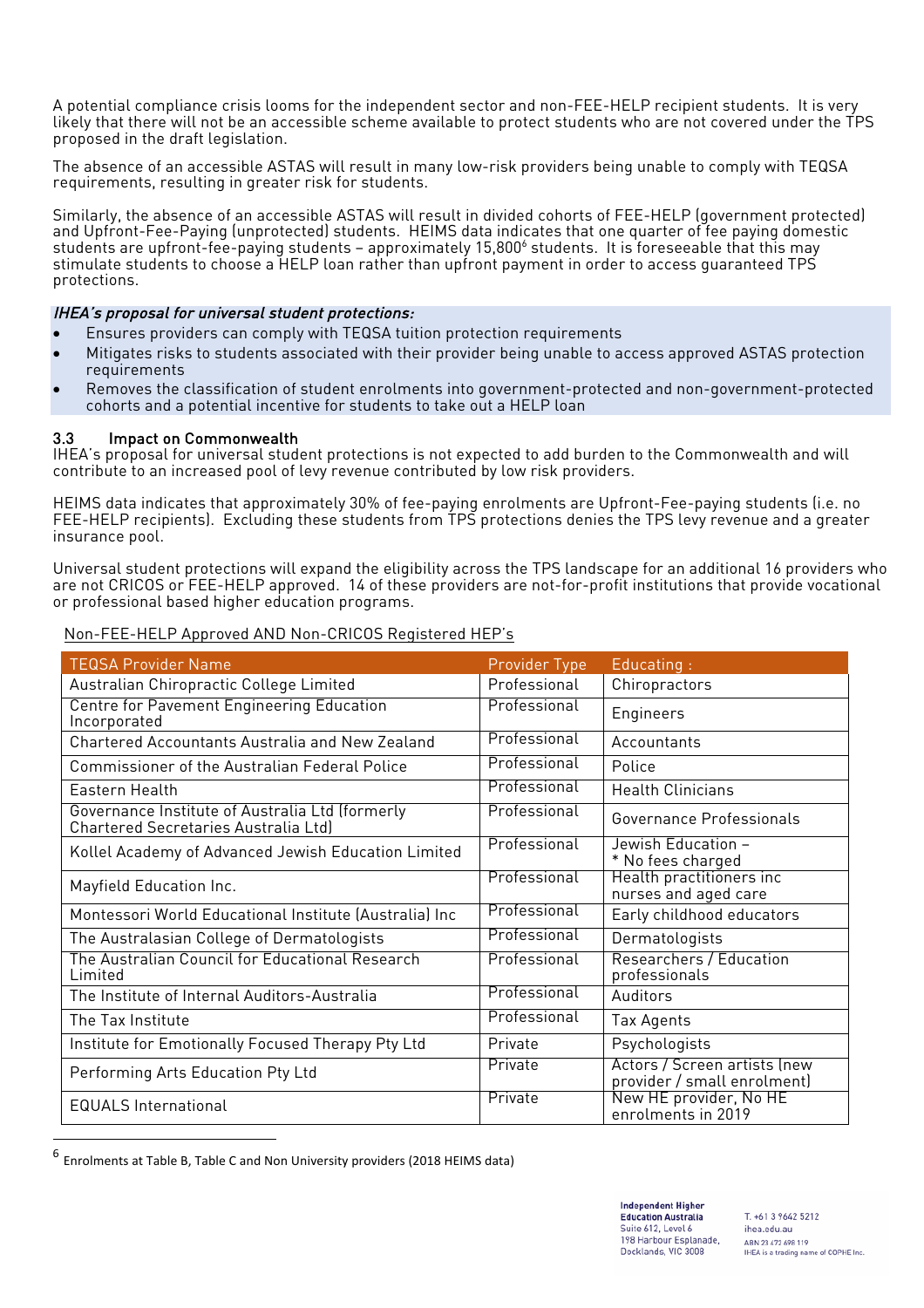#### Professional Associations/Institutes/Colleges – NFP

These organisations who are registered HEPs are not-for-profit organisations, at low risk of closure and characterised in the main by the provision of post graduate qualifications to professionals. Whilst course placement options may seem difficult in the event of provider closure, closure is unlikely given the role of these institutions in providing professional qualifications and career advancement.

A pre-envisaged difficulty in placing professional students in the event of provider closure is not sufficient reason for exclusion from TPS coverage. Eligible institutions under the draft legislation includes providers with niche offerings and the TPS provisions provide for the placement of students to the extent that a suitable course is available.

Profession based providers have built business models that do not rely on FEE-HELP or International student revenue. All students are upfront-fee-paying Australian students. Many have operated for a long time and have a mission built on advancement of their professions and the quality/recognition of qualifications rather than generation of revenue from education operations.

#### Universal access to the TPS enables profession based providers not approved for FEE-HELP to:

- Access to an expanded TPS giving certainty of protections to students, accreditation agencies, employers and industry
- Have certainty of compliance with TEQSA tuition protection requirements
- Reduce compliance costs and red tape through participation in a scheme based on certainty, transparency and a legislative framework

#### New / Recently Registered Providers

Current arrangements for provider FEE-HELP approval includes a track record of delivery. Whilst ministerial powers enable approval on registration, providers are usually required to have been operating for a minimum of two years before being approved for FEE-HELP.

This results in newly registered providers seeking CRICOS registration to enrol international students in order to establish a record of operation essential to provider FEE-HELP approval. The domestic Upfront-Fee-Paying market is relatively small and understandably concentrated in established providers and courses.

The draft legislation will continue to drive new entrants to Australian independent higher education toward international rather than domestic student markets.

If Australia is to develop a dynamically evolving higher education sector that harnesses innovation and modern entrepreneurship to train Australia's future workforce it is in the national interest for student protections to be guaranteed from the point of new provider registration. A sector funded TPS with universal protections delivers this.

#### IHEA's proposal for universal student protections:

• Enables TPS protections for Australian students to apply to new providers. This will give confidence and security to students and their families when enrolling with a newly registered provider offering innovative course programs not otherwise available to Australian students.

#### 3.4 Impacts on the Higher Education Sector

Universal student protections will benefit the whole higher education sector through providing stability and certainty to underpin demand management and contribute to recognition of Australia's world-class higher education system as committed to student protections.

#### Growth

Minister Tehan's speech to the AFR Higher Education Summit in August 2019 identified significant demand pressures for Australian higher education. In particular, the Minister identified that more than 50% of jobs created in the 5 years to 2023 will require a bachelor of higher qualification. In addition, the population numbers of 18-year old's is set to peak in 2024. This follows the cessation of the demand driven system in the public university sector in 2018 and a faster enrolment growth rate in the independent sector.

> **Independent Higher Education Australia** Suite 612, Level 6 198 Harbour Esplanade. Docklands, VIC 3008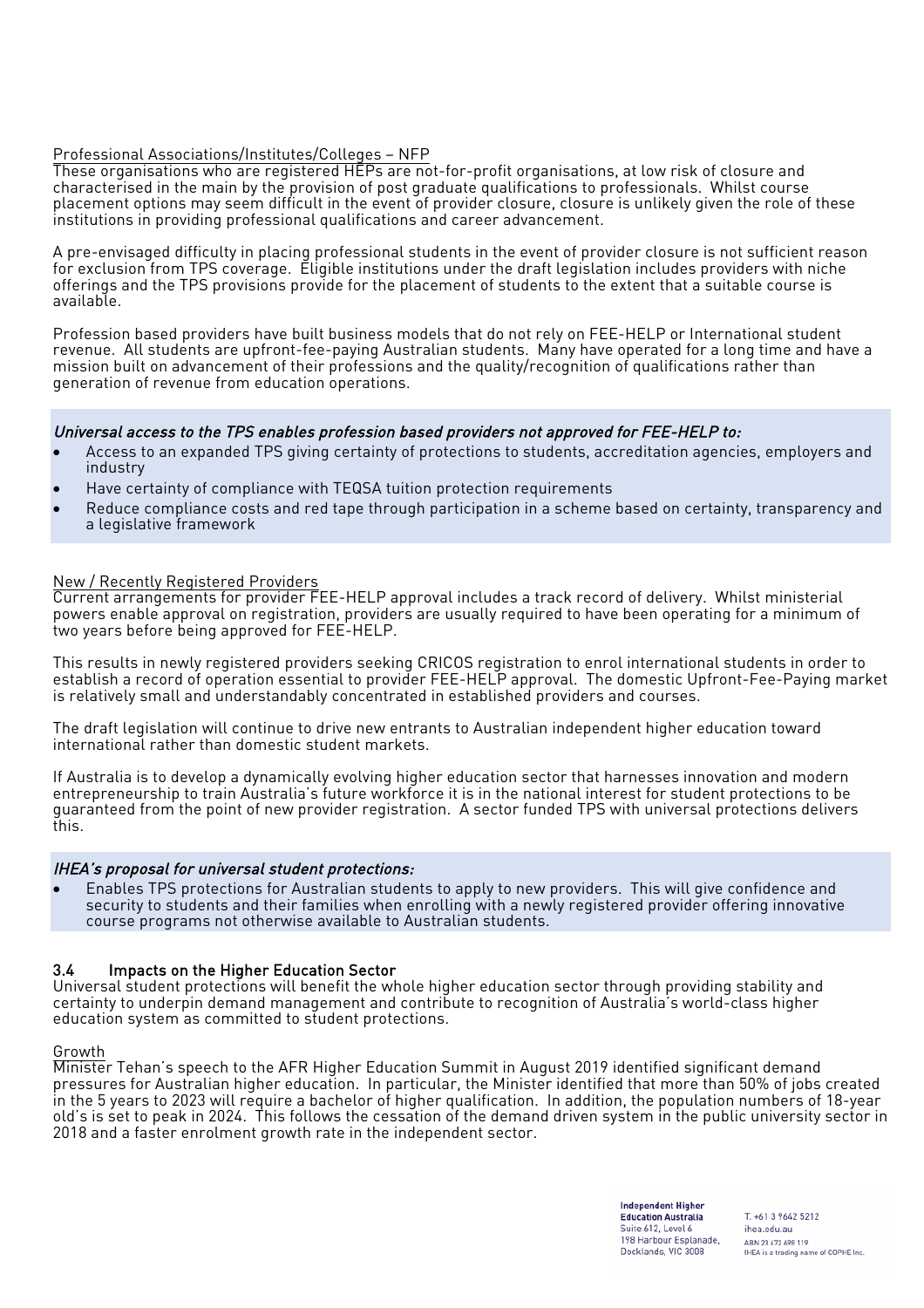Effective management of this growth pressure will require policy settings that enable the independent sector to expand to meet student demand, employer requirements and the national interest.

#### IHEA's proposal for universal student protections:

• Provides certainty to all components of the Australian community that growth demands are managed whilst providing essential protections to Australian students investing in their own education

#### Sector Reputation and Recognition

Australia's reputation for a world class education system is not built on public universities alone. Independent sector providers enrol a significant component of Australia's critical international education market and 180,000 domestic fee-paying students. In the domestic environment independent providers dominate the highest rankings for quality as determined by students in the Quality Indicators for Learning and Teaching (QILT) surveys.

Unfortunately, however, the reputational damage of VET FEE-HELP exploitation has not been limited to the small number of private VET providers involved and has contributed to general concerns about the protection of students across the tertiary sector – public and independent.

#### IHEA's proposal for universal student protections:

- Clearly identifies that enrolment with any registered Australian higher education provider is secure and supported by government tuition protections
- Assures the Australian community that all students are protected in the pursuit of the educational aspirations with the provider of their choice
- Demonstrates the Australian government's commitment to a high quality independent higher education sector

#### 4. Independent Higher Education Australia

IHEA represents the majority of Australia's registered and accredited independent higher education providers (including independent universities) with campuses across Australia. IHEA members educate students in a range of disciplines including Law, Engineering, Agricultural Science, Architecture, Business, Accounting, Tourism and Hospitality, Education, Health Sciences, Theology, Creative Arts, Information Technology and Social Sciences. IHEA members are higher education institutions with both for-profit and not-for-profit business models and educate domestic and international students in undergraduate and postgraduate programs.

The Australian independent higher education sector currently enrols more than 150,000 students in 131 institutions, with independent providers variously accredited to offer courses across the full AQF range (diplomas up to doctorates).

IHEA holds a unique position within the higher education sector as a representative peak body of higher education providers only. Whilst some members are dual sector, only the registered higher education entity affiliates through IHEA membership.

Membership of IHEA is only open to providers that are registered with the Australian regulator – Tertiary Education Quality Standards Authority (TEQSA). Membership is also conditional on agreed continued compliance with IHEA's Code of Good Practice.

IHEA's Code of Good Practice includes a commitment to quality, compliance and ongoing review. The Code requires a commitment to tuition assurance and support in the event of student displacement.

- 4. **IHEA members are committed to tuition assurance.** (Extract from IHEA Members Code of Good Practice, 2019)
- 4.1. Where a course of study is to be discontinued for any reason, IHEA members will either enable students to complete their enrolled course, offer enrolment in a similar course leading to a similar award. or assist transfer to another higher education provider offering a similar course. If such arrangements are not possible, the IHEA member will repay all tuition fees and student contributions for uncompleted units of study as required by legislation.
- 4.2. In the event of a member failure, with or without activation of a Tuition Assurance Scheme (TAS), Tuition Protection Service (TPS) or similar process, IHEA members will take all available actions necessary to minimising disruption to affected students.
- 4.3. Members will use best endeavours to accept any displaced students from other Members, in accordance with admission requirements and their capacity to provide a similar course of study.
- 4.4. Members who are members of an IHEA or its associated TAS must comply with the requirements of the relevant TAS.
- 4.5. Members will maintain student records necessary to meet and maintain the requirements of any TAS or TPS that the member institution contracts

**Independent Higher Education Australia** Suite 612, Level 6 198 Harbour Esplanade. Docklands, VIC 3008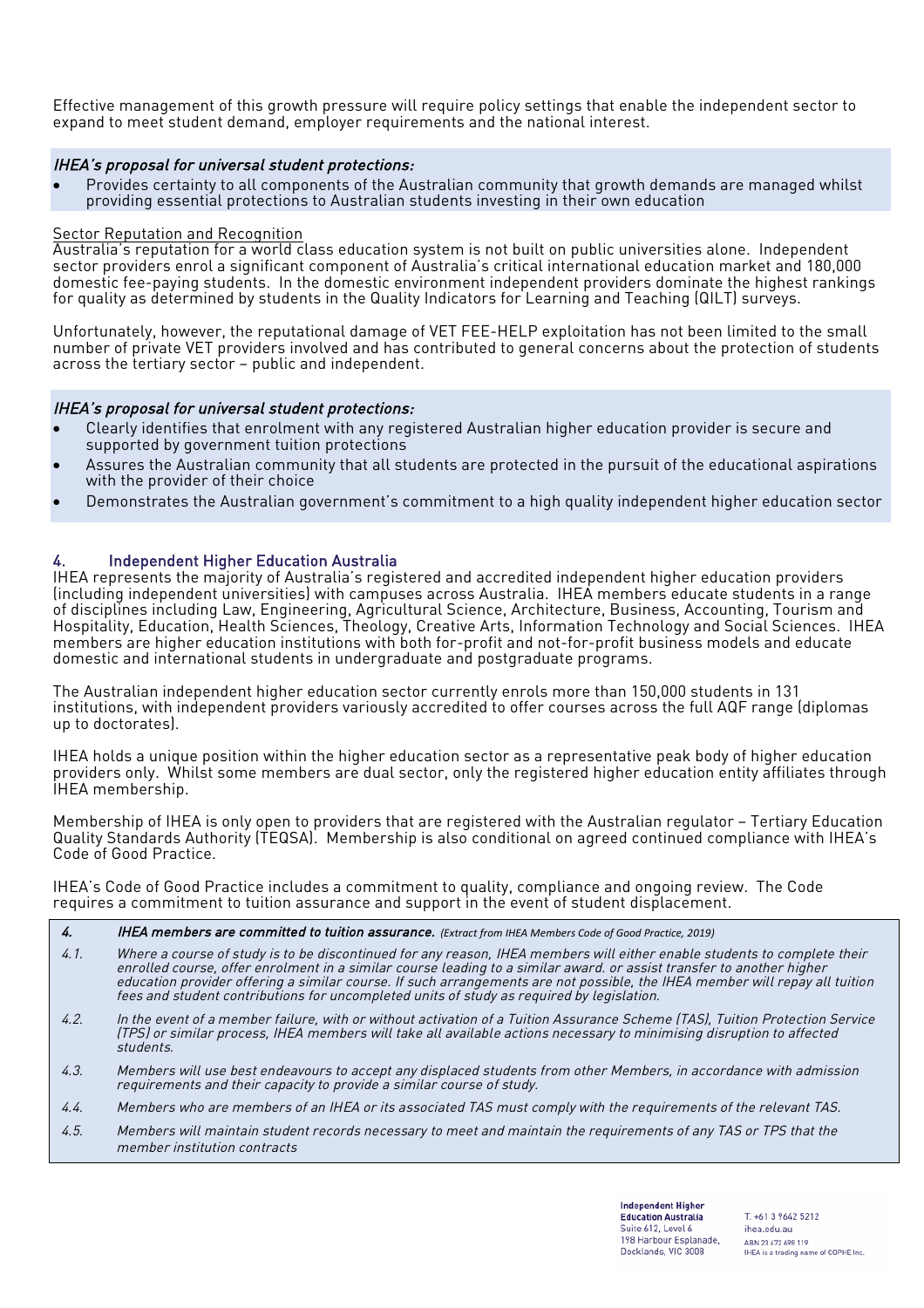# Further Information

IHEA thanks the Senate Education and Employment Legislation Committee for the opportunity to provide evidence to the inquiry into the Tuition Protection Bills.

We would welcome the opportunity to provide any further information that may assist the Committee and to appear before the Committee to speak to this paper if requested.

Sincerely

Simon Finn Chief executive Officer

# **Contacts**

# Independent Higher Education Australia

Mr Simon Finn Chief Executive Officer Email: simon.finn@ihea.edu.au Phone: (03) 9642 5212

612/198 Harbour Esplanade Docklands, Vic, 3008

> **Independent Higher** Education Australia Suite 612, Level 6<br>198 Harbour Esplanade,<br>Docklands, VIC 3008